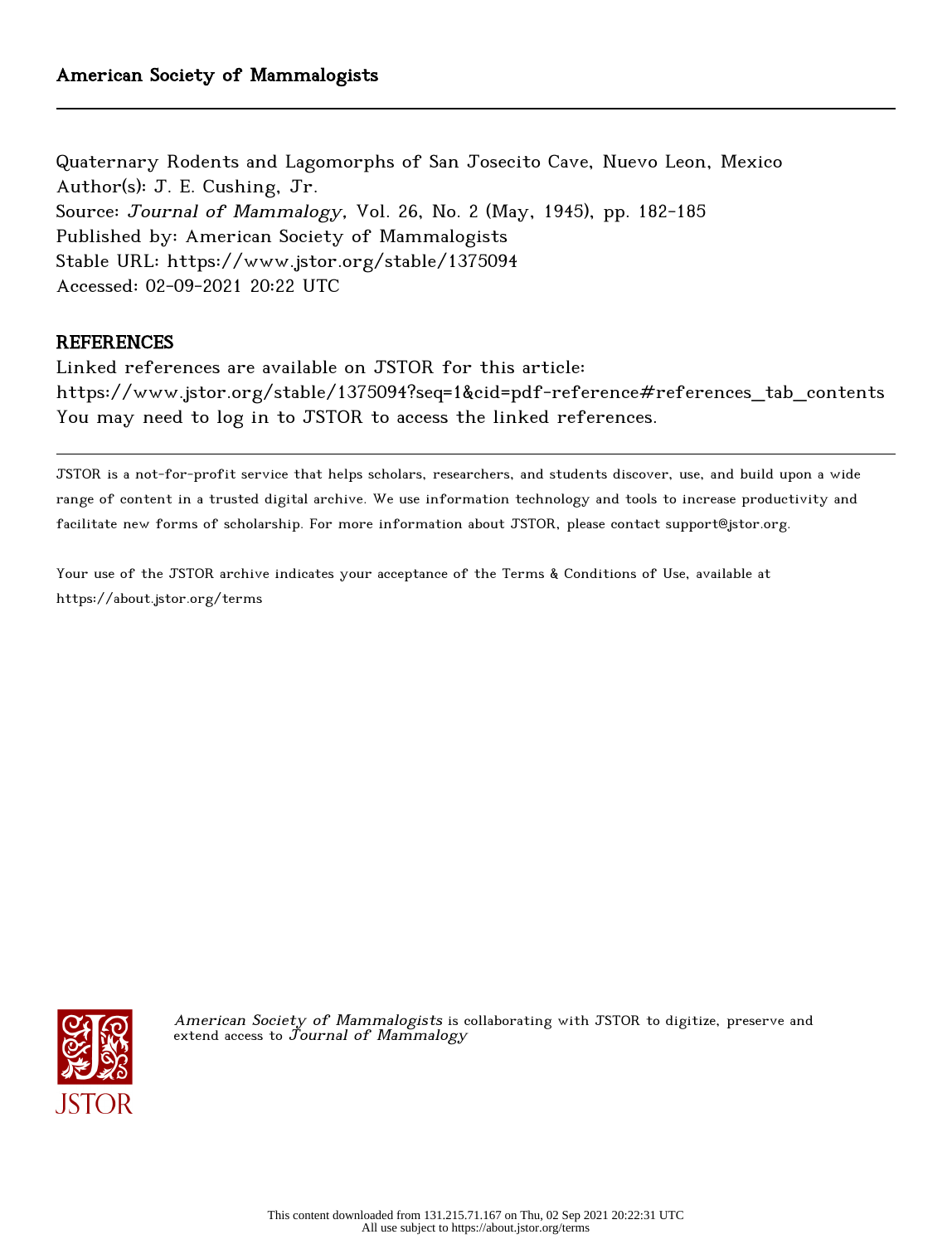1903. Putorius streatori leptus Merriam, Proc. Biol. Soc. Washington, vol. 16, p. 76. 1903. Putorius streatori leptus Merriam, Proc. Biol. Soc. Washington, vol. 16, p. 76. May 29, 1903. Type from Silverton, San Juan County, Colorado. May 29, 1903. Type from Silverton, San Juan County, Colorado.

Type Locality.-Echo, 7500 ft., El Dorado County, California. Locality.-Echo, 7500 ft., El Dorado County, California.

 Range.-Principally boreal life-zones from central and southwestern Montana, southern Range.-Principally boreal life-zones from central and southwestern Montana, southern Idaho, and Blue Mountains of southeastern Washington southward east of the Cascade Idaho, and Blue Mountains of southeastern Washington southward east of the Cascade Divide through the Salmon River Mountains and Sierra Nevada at least into Fresno County Divide through the Salmon River Mountains and Sierra Nevada at least into Fresno County of California, in the Great Basin to central Nevada, and in the Rocky Mountains into of California, in the Great Basin to central Nevada, and in the Rocky Mountains into northern New Mexico.

University of Kansas, Lawrence, Kansas.

## QUATERNARY RODENTS AND LAGOMORPHS OF SAN JOSECITO CAVE, NUEVO LEON, MEXTCO

#### BY J. E. CUSHING, JR.

 This paper is a report on the rodents and lagomorphs found in the deposits of San Josecito Cave, near the town of Aramberri, southern Nuevo Leon, Mexico. The cave is approximately 7,400 feet above sea-level in mountainous country that, in this vicinity, supports a forest cover of pine and oak. The inhabitants of the region long believed that the cave contained buried treasure and in search ing for this disturbed the floor to a depth of several feet. Subsequent operations by workers from the California Institute of Technology extended the diggings some sixty or seventy feet, which evidentally is near the bottom of the fossilifer ous deposit. The cave accumulation includes a wealth of ossiferous material, the remains of thousands of individuals that either fell or were carried into the cave in late Pleistocene time. The fauna includes antelope (Stockoceros conk lingi), deer, large ovibovid (Preptoceras), horse (Equus), ground sloth (Nothrotherium), sabre tooth cat (Smilodon), dire wolf (Aenocyon) and a vampire bat. Some of these forms are well represented. There is likewise a large variety of smaller mammals and birds (Miller, 1943).

#### REVIEW OF THE RODENTS AND LAGOMORPHS

 Following is a list of the rodents and lagomorphs occurring in the Quaternary deposits of San Josecito Cave:

| $Sylvilagus$ leonensis, n. sp. (dwarf rabbit) |
|-----------------------------------------------|

 The remains of some individual kinds of rodents in the cave are present in large numbers. This abundance seems to have resulted mostly from the work of raptorial birds that inhabited the area. Because only a few specimens of small Recent mammals for comparative use in identifying species are available from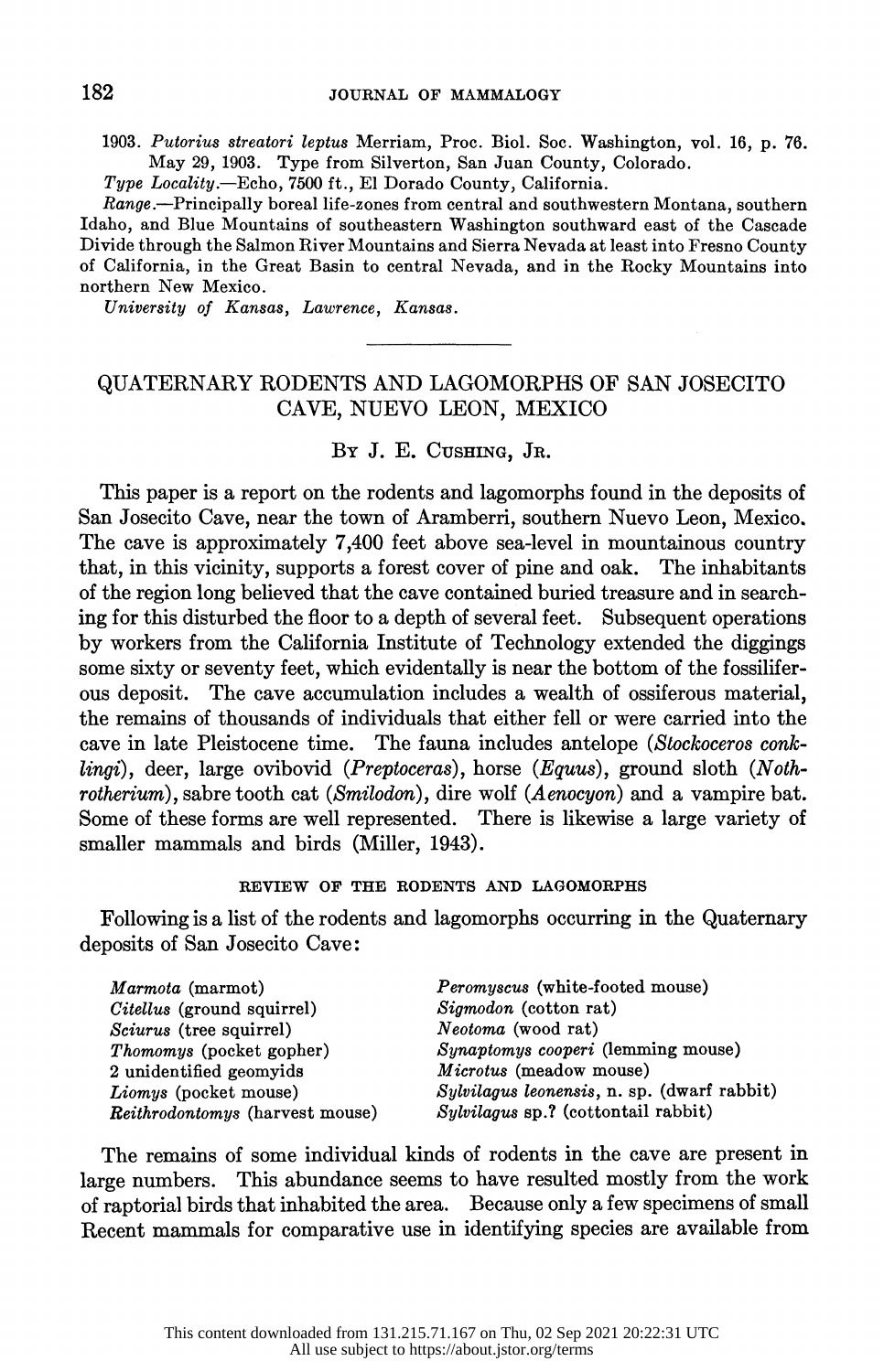the San Josecito area, no attempt is now made to determine more than the generic identity of most of the species.

 Rabbits are well represented, the bones of several hundred individuals having been collected. These belong to two species of Sylvilagus. One, by far the most abundant, is referable to the cottontail group. The other is a pigmy form with size comparable to that of the living pigmy rabbit (Sylvilagus idahoensis). Nevertheless, the Mexican leporid from San Josecito Cave is not as closely related to S. *idahoensis* or the rarer Romerolagus diazi of Mexico (both apparently relics with restricted ranges that do not include the cave area) as to the cotton-<br>tails. However, it is much smaller than any known cottontail or brush rabbit. However, it is much smaller than any known cottontail or brush rabbit and apparently represents a new species.

|                                                                        | WIDTH<br><b>ACROSS</b><br><b>INCISIVE</b><br><b>FORAMINA</b> | LENGTH OF<br>LEFT UPPER<br><b>CHEEK-TOOTH</b><br><b>SERIES</b> | WIDTH OF<br><b>PALATE</b> | WIDTH OF<br><b>CHOANAE</b> |
|------------------------------------------------------------------------|--------------------------------------------------------------|----------------------------------------------------------------|---------------------------|----------------------------|
| <i>Sylvilagus leonensis</i> C.I.T. Vert. Paleo. No.                    |                                                              |                                                                |                           |                            |
|                                                                        | 4.7                                                          | 10.1                                                           | 6.2                       | 3.4                        |
| $C.I.T.$ Vert. Paleo. No. 3211                                         | 4.5                                                          | 10.1                                                           | 5.5                       | 3.6                        |
| $C.I.T.$ Vert. Paleo. No. 3209                                         | 4.9                                                          | 9.6                                                            | 5.2                       | 3.5                        |
|                                                                        | 4.4                                                          | 9.2                                                            | 4.7                       | 3.9                        |
| $C.I.T.$ Vert. Paleo. No. 3213                                         | 5.5                                                          | 10.1                                                           | 5.4                       |                            |
| Sylvilagus idahoensis Dickey collection. No.                           |                                                              |                                                                |                           |                            |
| 17274, $9 \dots 17274$ , $17274$ , $19 \dots 1911$                     | 6.4                                                          | 9.1                                                            | 3.8                       | 4.6                        |
| Dickey collection No. $\frac{9061}{2910}$ , $\sigma$                   | 6.5                                                          | 8.8                                                            | 3.4                       | 4.7                        |
| $M.V.Z. No. 36361, 9 \ldots \ldots \ldots \ldots \ldots \ldots \ldots$ | 5.8                                                          | 9.0                                                            | 3.9                       | 4.0                        |
| $M.V.Z. No. 36362, σ \ldots \ldots \ldots \ldots \ldots$               | 6.4                                                          | 9.0                                                            | 3.7                       | 4.1                        |

TABLE 1.-Comparative measurements (in millimeters)

#### Sylvilagus leonensis, n. sp.

Type specimen.—Complete left ramus, no.  $3208$ , California Institute of Technology, Vert. Paleo. Coll.

 Co-type.-Palatal portion of skull, no. 3209, C.I.T. Vert. Paleo. Coll., lacking  $M<sup>1</sup>$  and  $M<sup>3</sup>$  of the left side, and  $P<sup>2</sup>$  and  $M<sup>3</sup>$  of the right.

Additional Material.-25 right rami and 33 left rami, 5 entire palates and portions of 13 others; 5 adult humeri, 2 femora, 3 ulnae, and one radius.

Locality.-Calif. Inst. Tech. Vert. Paleo. Loc. 192, San Josecito Cave Pleistocene, southern Nuevo Leon, Mexico.

Diagnosis.--Referable to subfamily Leporinae (Dice, 1929) on basis of enamel folding of PM<sub>3</sub>; and to the genus Sylvilagus on basis of enamel pattern of molari form teeth, small size, and the relatively long palate as compared to the width of choanae and incisive foramina (Lyon, 1903). The cave rabbit can be readily distinguished from all known species of Sylvilagus except idahoensis by its smaller size, and from the latter species by the following characters: (1) much wider palate, which exceeds width of choanae (see Table 1 for comparative measure ments); (2) external re-entrant angle of upper molariform teeth crenulate, par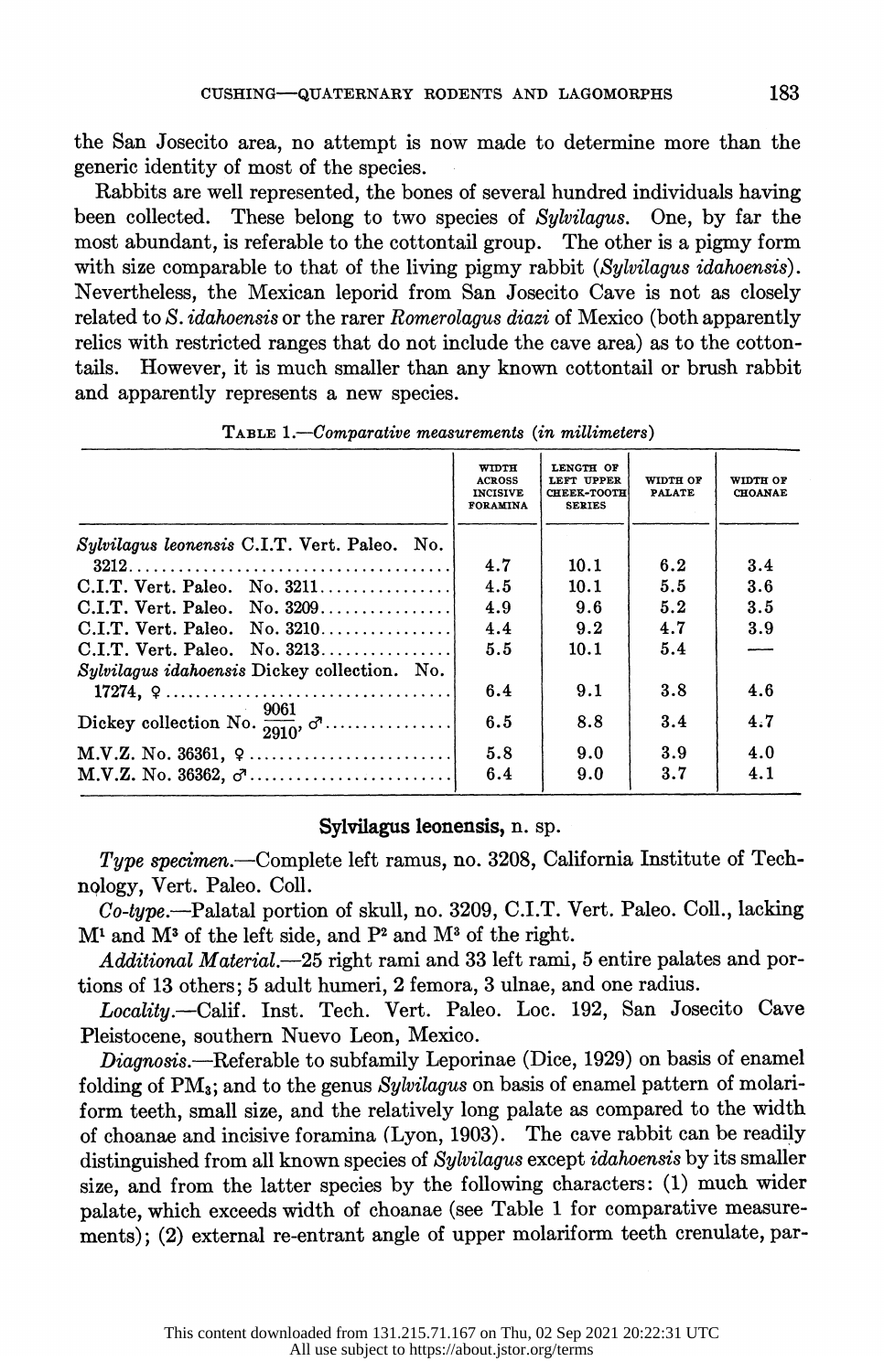ticularly on anterior edge; (3)  $PM_3$  with broad shallow re-entrant angle (none in  $idahoensis$ ; (4) posterior portion of lower molariform teeth, except  $M<sub>a</sub>$ , relatively wider in relation to anterior portion than in idahoensis.

Discussion of characters.—Comparison of the material listed shows that the diagnostic characters given above are constant insofar as these can be deter mined, with one partial exception. The anterior re-entrant angle in PM3, although always present, is variable in degree of expression and is crenulate in one This specimen is exceptional, but its peculiarity may be due to extreme wear.

 The large number of rabbits occurring in the deposits gives added significance to the fact that no bones referable to the hares (genus Lepus) have been found. If a moderate or large population of hares existed near the cave during the time of accumulation of the deposits, the population probably would have been sam-<br>pled by the larger birds of prey that were then prevalent. Hares occur, at pled by the larger birds of prey that were then prevalent. least in the general region, about the cave at present (Nelson, 1909).

### RODENT ASSEMBLAGE

 Another animal whose range definitely has changed is the marmot (Marmota sp.), represented, however, by the rami of only two left lower jaws. Unfortu nately these do not suffice to tell which of the three modern species was present, a fact that would be of interest, for these species occupy different habitats today. However, no living marmots of any kind now range into Mexico. approach is made by colonies of the yellow-bellied marmot (Marmota flaviventer obscura) that inhabit the mountains of northern New Mexico (Howell, 1915). Further evidence that the range of the genus has changed within Recent times is found in the presence of skeletal remains of the species flaviventer in the New Mexican mountains somewhat to the south of the present colonies (Howell, op. cit., p. 55), yet still north of the Mexican boundary.

 One other species that has changed its range since entombment in the cave deposits is the lemming mouse (Synaptomys cooperi subsp. ?), of which several mandibles were taken from the surface layers of the cave. This is the only instance where a form obtained in the disturbed surface layers of the cave has not been found subsequently at greater depths. According to Howell (1937) lemming mice live as far south as Arkansas in the Upper Austral Life-zone along the eastern border of the Great Plains. On the Atlantic slope they range south ward into North Carolina. Howell reports that at these extreme southerly localities Synaptomys cooperi lives mostly in cold sphagnum bogs, although it has been trapped in moist and dry grass lands. In the state of New York these mice have been found to live in heavily forested areas and appear to be colonial in habit (Hamilton, 1941, p. 195). Apparently cooperi does not require a par ticularly cold climate. Such a view is in agreement with the conditions suggested by the remainder of the Pleistocene fauna recorded from San Josecito Cave. The one additional microtine rodent in the collection belongs to the genus Microtus; the remains of this meadow mouse far outnumber those of the lemming mouse.